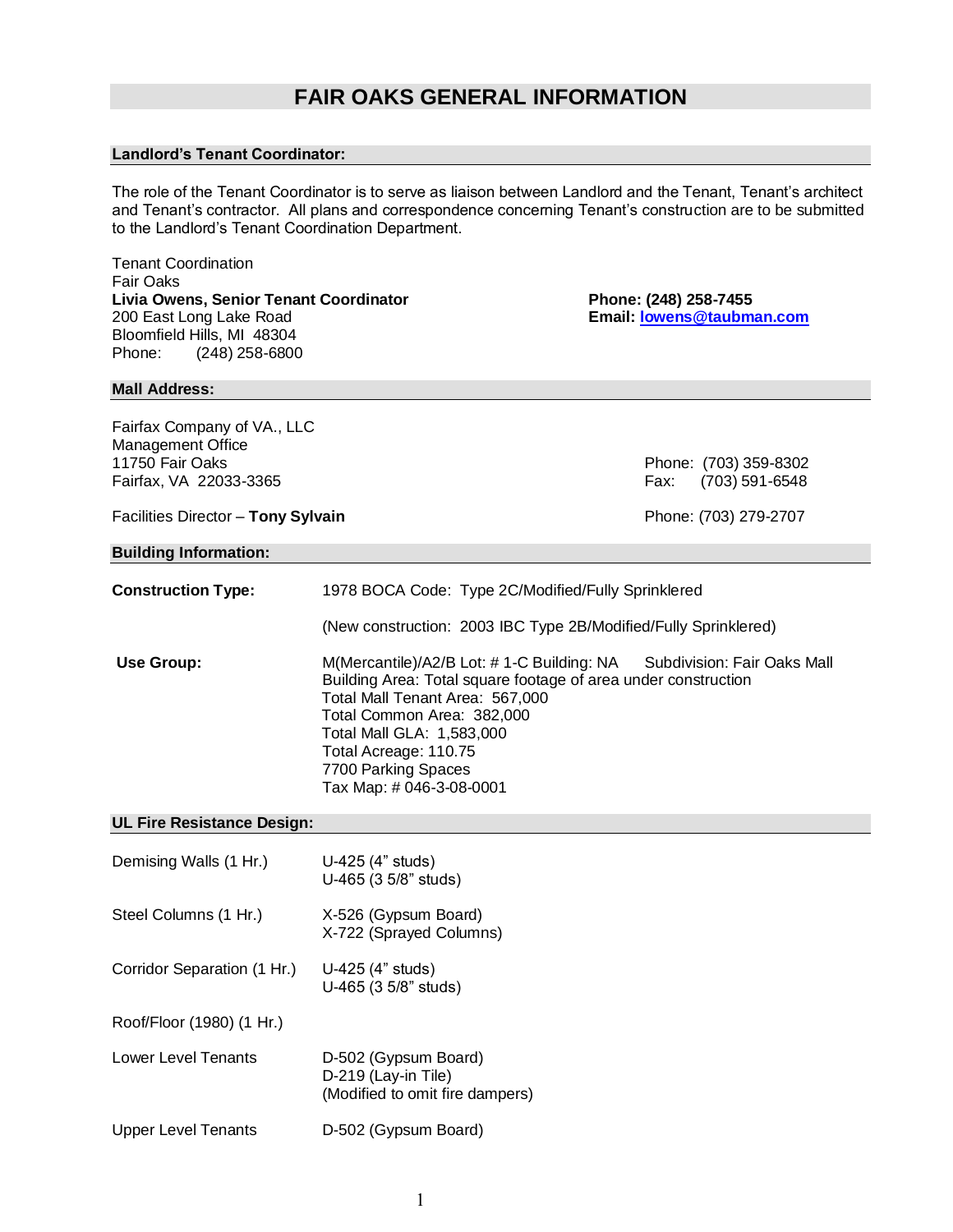### D-219 (Lay-in Tile) (Modified to omit fire dampers)

| Roof/Floor (1986 – A/B Wing) (1 Hr.) |                                                                                |  |
|--------------------------------------|--------------------------------------------------------------------------------|--|
| Lower Level Tenants                  | D-914 (Sprayed Fiber)<br>(Modified to omit fire dampers)                       |  |
| Upper Level Tenants                  | D-502 (Gypsum Board)<br>D-219 (Lay-in Tile)<br>(Modified to omit fire dampers) |  |

# **Building Heights:**

# **1980 Building – 2 Story**

| First to Second Floor:    | 16'-2", Clear Height to underside of structure: field verify. |
|---------------------------|---------------------------------------------------------------|
| Second Floor to Roof:     | 18'-6", Clear height to underside of structure: field verify  |
| Allowable Ceiling Height: | 11'-6"                                                        |

# **1987 Building – 2 Story**

| First to Second Floor:    | 16'-6", Clear Height to underside of structure: field verify. |
|---------------------------|---------------------------------------------------------------|
| Second Floor to Roof:     | 18'-0", Clear height to underside of structure: field verify  |
| Allowable Ceiling Height: | 11'-6"                                                        |

### **Floor Construction:**

| First Floor:<br>1980/1987 | 4" concrete slab with a minimum strength of 3,000 psi reinforced with<br>6" X 6" W2.9 X W2.9 wwm in upper 1/3 of concrete w/vapor barrier<br>(10 mil minimum) on compact fill |
|---------------------------|-------------------------------------------------------------------------------------------------------------------------------------------------------------------------------|
| Second Floor:<br>1980     | Pre-cast concrete panels with 2" topping.                                                                                                                                     |
| 1987                      | Pan w/4.5" topping                                                                                                                                                            |
| Design Loads:             | First and Second Levels, 75 lbs/sf live load $+$ 20 lbs for partitions<br>Roof, 20 lbs/sf maximum                                                                             |

# **Demising Wall Construction:**

## **Tenant:**

One layer 5/8" gypsum board tenant side only on 3 5/8" metal studs @ 16" OC (20 gauge)

### **Landlord:**

One layer 5/8" gypsum board vacant side only on 3 5/8" metal studs @ 16" OC (20 gauge)

# **Service Corridor Vestibule Required:**

Yes.

One layer of 1/2" fire-retardant treated plywood 4'- 0" high with 4" metal corner guards 8' high to be installed inside service vestibule recess to match Landlord corridor finish.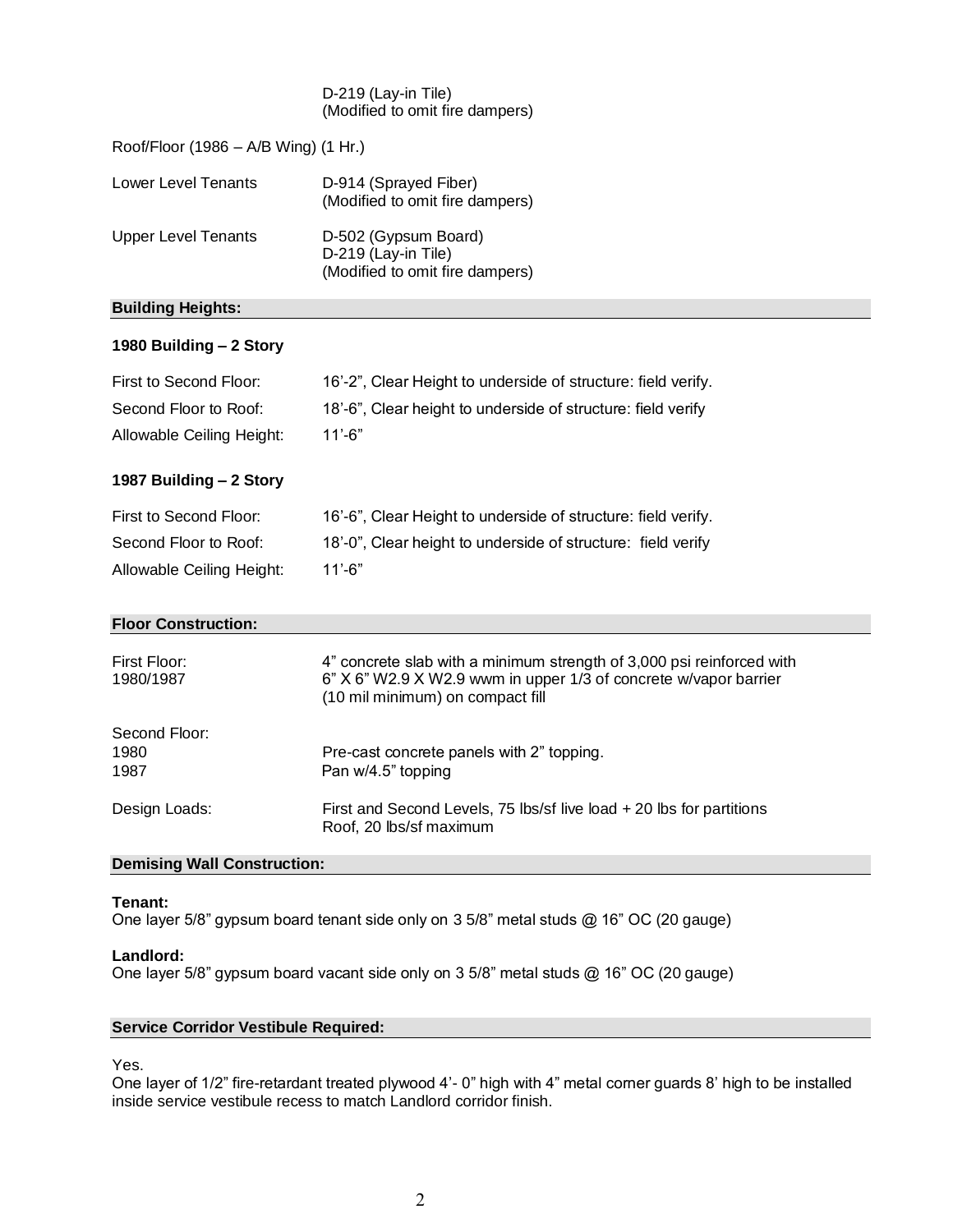### **Utility Services and Points of Connection:**

| Electrical:   | Service available to premises: 277/480 volt, 3 phase wire, 60 hertz.        |                                                |
|---------------|-----------------------------------------------------------------------------|------------------------------------------------|
| Watt Density: | Retail Tenants:<br><b>Food Service Tenants</b><br><b>Food Court Tenants</b> | 6.0 watts/SF<br>40.0 watts/SF<br>50.0 watts/SF |

Tenants with electrical service requirements of *less* than 200 amps connect to bus duct distribution located in service corridors as determined by Landlord at Tenant expense.

Tenants with service requirements *greater* than 200 amps connect to electrical service equipment in nearest electrical distribution room to Tenants premises as determined by Landlord at Tenant expense.

### **Telephone:**

Tenant to extend telephone service in conduit from premises to Landlord's designated telephone closet as determined by Landlord at Tenant's expense.

### **Plumbing:**

3/4" Cold Water stub located *above* the premises for first floor tenants and *below* the floor for second floor tenants, in a location determined by Landlord. Location of larger size stubs must be verified in field and at Tenants expense.

4" Sanitary Sewer and Plumbing Vent stubbed to a location determined by Landlord.

Gas Utility Company meter manifolds locations as determined by Landlord. (M & K Loading Docks)

### **Toilet Facility requirements:**

*Minimum number of toilet facilities in mercantile occupancies (2003 International Plumbing Code)*

1) Occupancies 1500 sq.' and over (30 sq.' per person = 50 or more people), two toilet facilities are required.

*Location of employee toilet facilities: 403.5 (2000 International Plumbing Code)*

1) The path of travel to required facilities in covered malls shall not exceed a distance of 300 feet.

2) Not more than one story above or below the employee's work area.

Tenant spaces with employee occupancy greater than 15 people must provide a separate toilet for each gender.

#### **HVAC:**

Ducted Air Supply (cooling only) stubbed to a location within or in close proximity to tenant's premises. VAV boxes will be: Environmental Technologies SDR – (size). DDC Controller/Actuator: American Auto-Matrix SBC-VAVta. Tenant must use Landlord Temperature

Control Contractor to install Controller.

Thermostat:Honeywell TP970A-2004 Direct Acting

All return air is through ceiling plenum. Open ceilings must have ducted return across premises.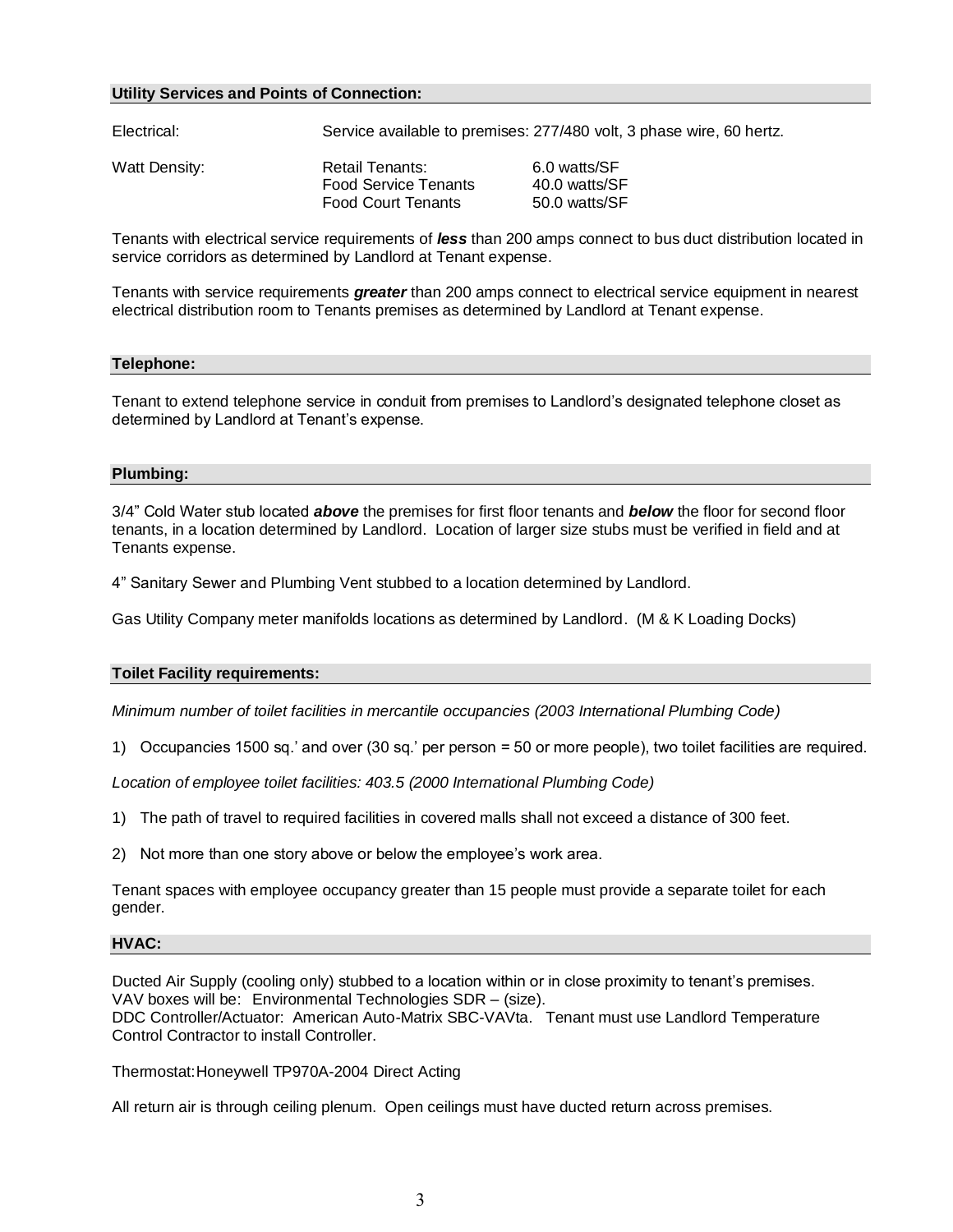Maximum CFM for tenants on the First Floor:  $= 1.0 \text{ CFM/SF}$ Maximum CFM for tenants on the Second Floor:  $= 1.0 \text{ CFM/SF}$ 

Lighting: 6 watts/SF Occupancy: One Person/75 SF

All tenant HVAC equipment, exhaust fans, etc., to be located on the roof must be installed on structural steel support rails or equipment curbs on spring isolators located on the roof in locations determined by Landlord.

20% outdoor air is introduced at the roof top unit.

### **Fire Protection:**

Sprinkler system is a hydraulically calculated fire protection system:

*Calculation Information* Density - .18 gpm per sq.' over 2500 sq.'

NOTE: If this design criteria cannot be achieved without hydraulic reinforcement of the existing LL's fire water supply system, contact the LL immediately to discuss options.

WATER SUPPLY - Reference the Fire Sprinkler Hydraulic Analysis Documents (see base building drawings) along with the TFSM Flow and Pressure Tables indicating the available flow and pressure on each TFSM. Reference permit number 192800223 regarding County's Plan Review of Landlords Documents. NOTE: Pressures do not include the city required 10 psi safety factor.

### **Fire Alarm System:**

1980 Building: Required in certain food service tenant spaces. Contract with off-site central station company to provide monitoring.

1986 Addition (Suites that began with A or B): Audio/Visual Annunciation System is required for each tenant space.

### **Smoke detectors required:**

1980 Building: No

1986 Addition (Suites that began with A or B): Yes. Smoke Evacuation Test also required.

### **Exiting Requirements:**

*Two exits required for a tenant space when: 402.4.2 (2000 International Building Code)*

- 1) Distance of travel to the mall from any location within a tenant space used by persons other than employees exceeds 75 feet.
- 2) Tenant space exceeds an occupant load of 50.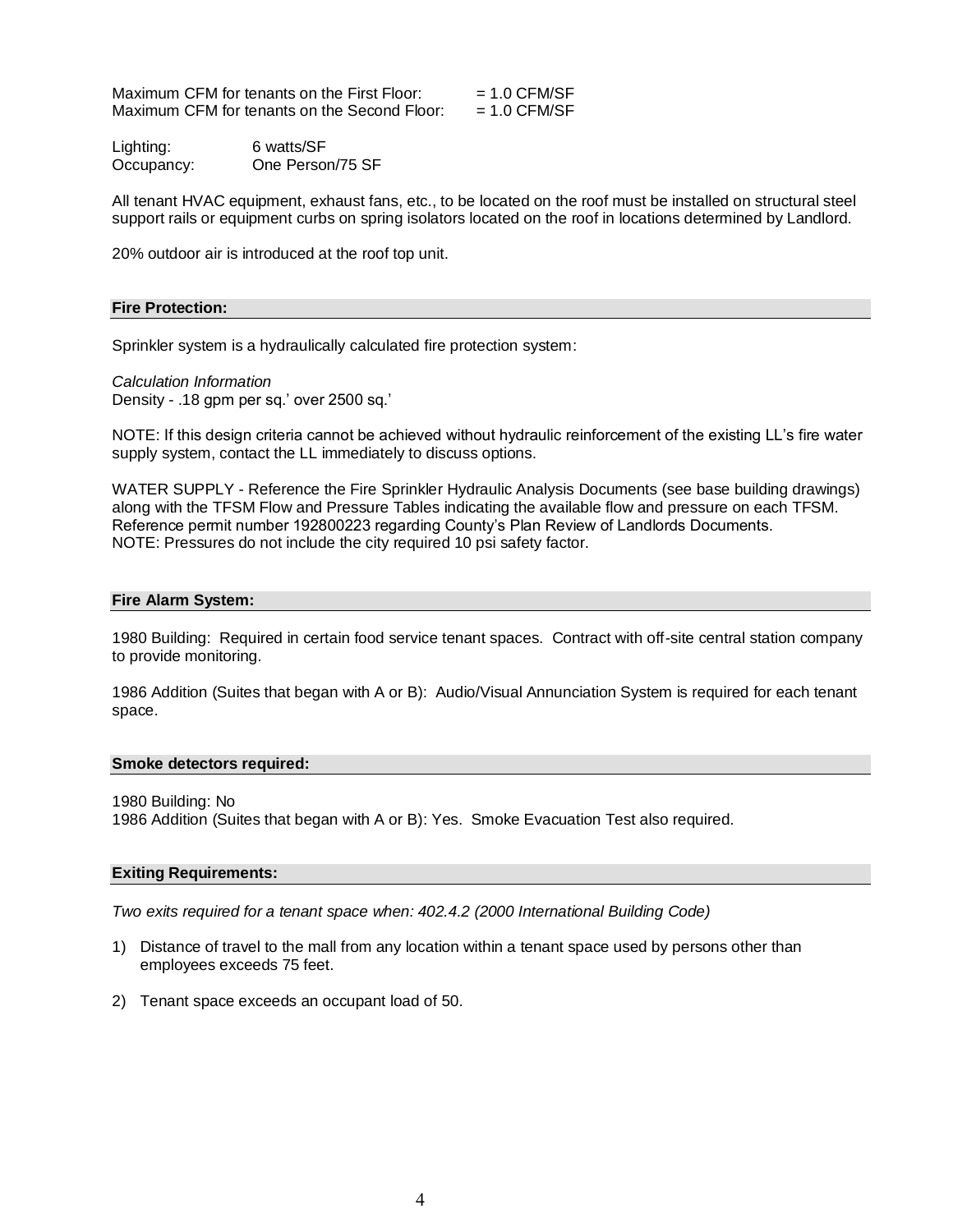# **Fair Oaks Tenant Construction Manual Addendum**

### **Insurance Certificate:**

Requirements Include:

\$2,000,000 aggregate coverage required \$2,000,000 for each occurrence \$2,000,000 auto coverage Workers Comp must meet state statutory limits

List as additional insured:

Fairfax Company of Virginia L.L.C., a Virginia limited Liability Company and their managing agent The Taubman Company Limited Partnership. This insurance is considered primary coverage.

### **Construction Deposit:**

Submit a refundable \$5,000 security (construction) deposit check (certified funds or cashier check only) payable to: Fairfax Company of Virginia, L.L.C.

### **Non Refundable Charges:**

Submit non-refundable facility maintenance fee (certified funds or cashier check only). Up to 25' linear feet of barricade @ \$1,000 Over 25' linear feet of barricade @ \$1,350

### **Landlord's Designated Roofing Contractor:**

Function Enterprises Phone: (703) 569-2422 7954 Cameron Brown Court **Fax: (703)** 569-9661 Springfield, VA 22153

### **Landlord's Designated Waterproofing Contractor:**

### **Required Restaurant Floor System (See Mall Construction Rules and Procedures Guide)** Oscoda Plastics Protect All Commercial Kitchen and Wet Area Flooring <http://www.oscodaplastics.com/kitchens.html>

Lavalett, WV Apex, NC 304-272-3086 989-906-2155 Jeff Pratt Joe Brinn

TJ Precision Inc. **B&H Commercial Services** 

**Required Mercantile Toilet Rooms** (May use local waterproofing contractor) **(See Mall Construction Rules and Procedures Guide)**

Laticrete Waterproofing Membrane System 9235 http://laticrete.com/sellSheets/A12019235.pdf

**\***Lower level tenants are required to apply the Laticrete Waterproofing Membrane System 9235 at the floor/wall joint only.

Minimum 2 hour flood test required for upper level tenants. Tenant Construction Coordinator must be present.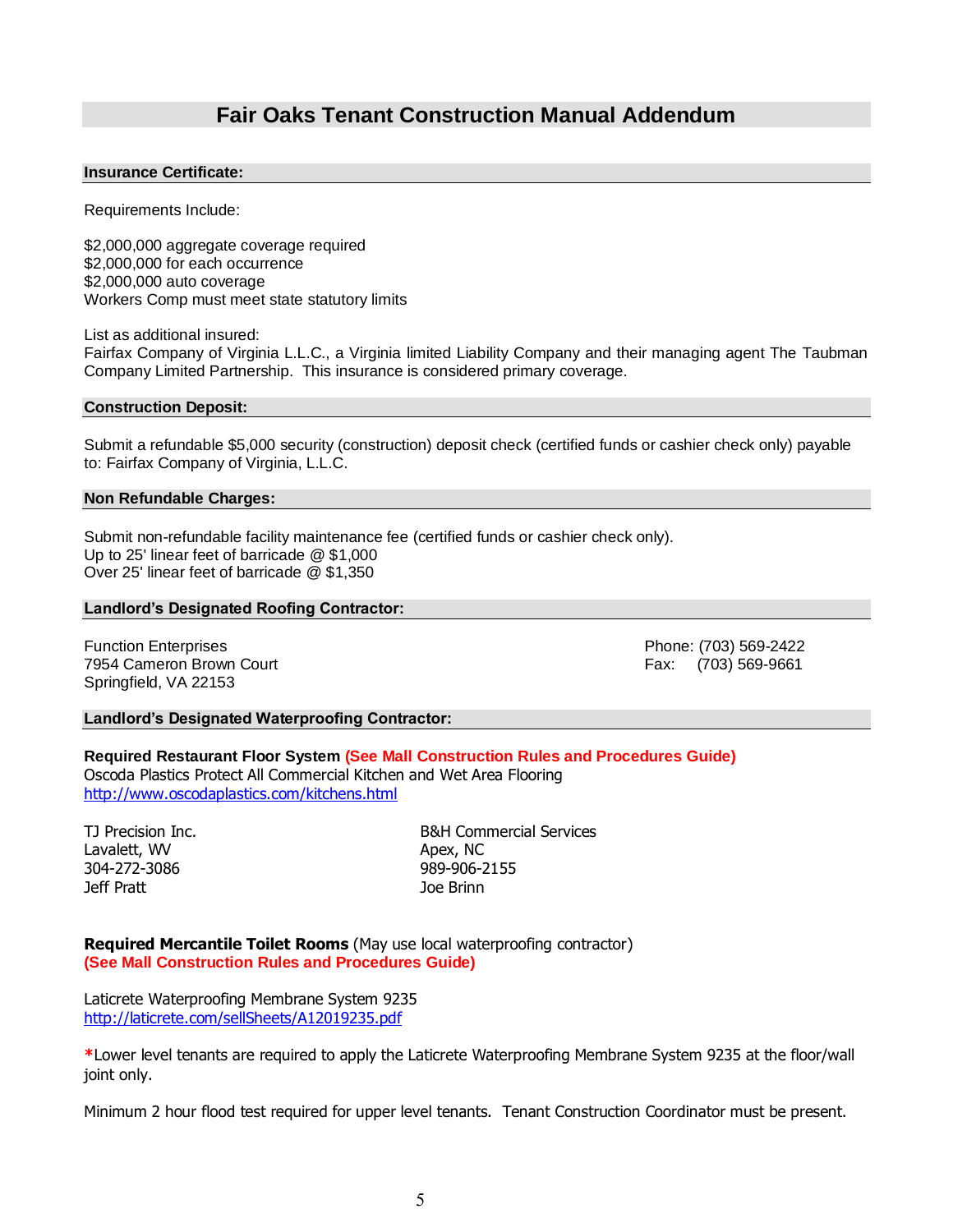Tenant Construction Coordinator must inspect and approve installations before tile installation. **Landlord's Designated Pest Control Contractor:**

Western Pest Services 703-273-4887

### **Landlord's Fire Protection Underwriters:**

Factory Mutual Insurance Company 2100 Reston Parkway, Suite 600 Reston, VA 20191 Attn: Plan Review Department FM Global Index # 44443.13 (submit this number w/plans) 703-860-4101

#### **Landlord's Fire Protection Contractor (Shut Downs only)**

Please check with the management office for the drain down fees as required.

Sprinkler pipe must be schedule 40 pipe.

Designated companies:

Virginia Sprinkler Co., Inc. 7708 Fullerton Street Springfield, VA 22153 (703) 569-7010 (703) 569-1847 Fax

Cavalier Fire Protection, Inc. Joseph P Amberger 14522-G Lee Rd. Chantilly, VA 20151 Office 571-931-1004 Fax 571-931-1010 Cell 703-929-3413

#### **Landlord's Required Fire Alarm Contractor and Central Monitoring Company**

Landlord Fire Alarm Contractor and Central Monitoring Company (Smoke detectors required only in suites beginning with the letter A or B) SIMPLEX GRINNELL 22712 Commerce Court Suite 114 Simplex Grinnell Service Sales Representative Dulles, VA 20166 (703) 996-0782 (703) 996-8212 Fax

### **Landlord Required Controls Contractor**

Landlord Required Controls Contractor: Mid-Atlantic Controls Corp. 8511 Oakview Avenue Richmond, VA 23228 804-262-4923 Point of Contact – Dave Buchanan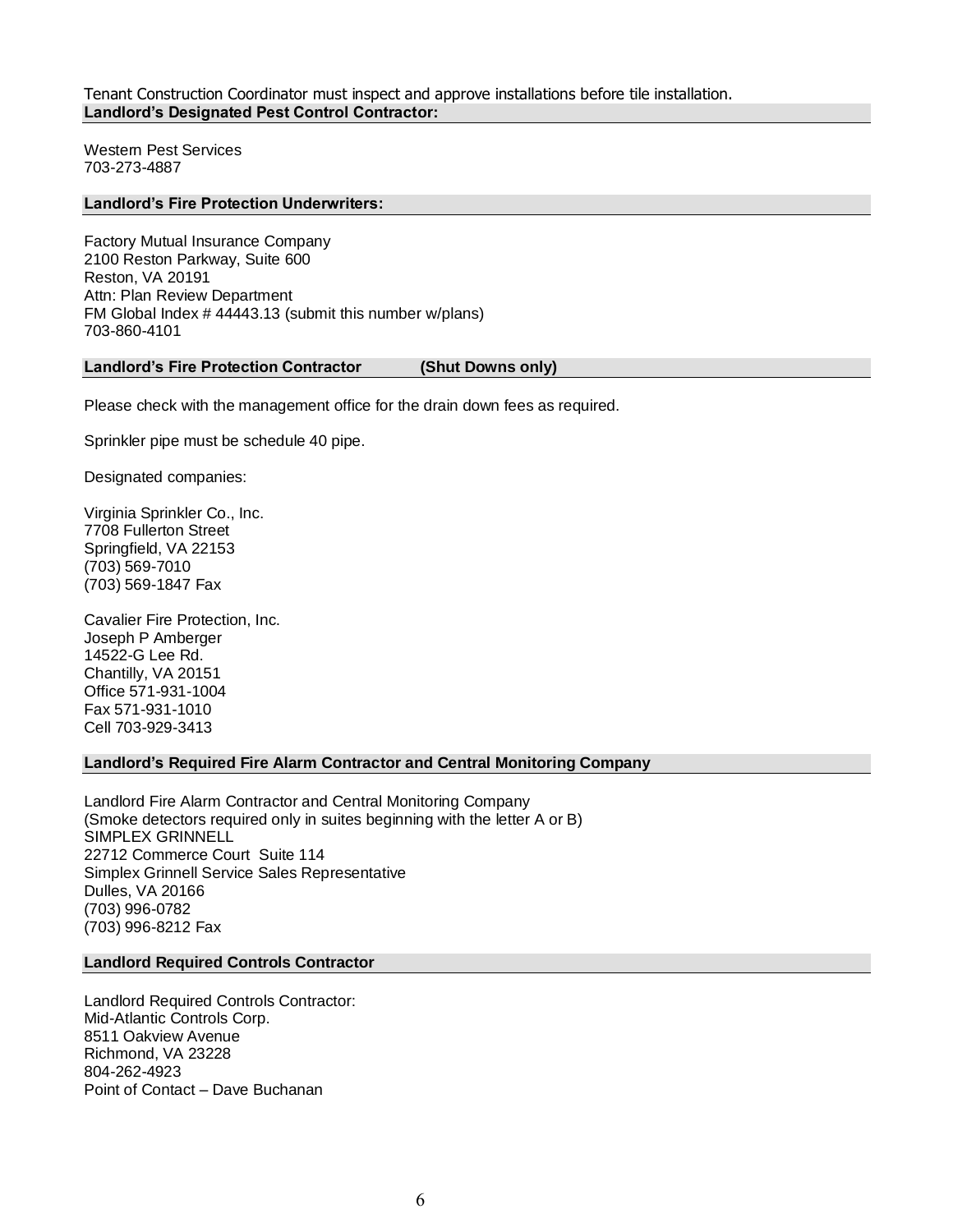## **Electrical Company**

Sub-metered by Landlord

Tenant shall purchase a demand type electric meter (if required) from Landlord supplier: ISTA North America Ron Runkles **E**-mail: rrunkles@ista-na.com<br>(847) 838-3090 **Cell # (847) 553-6901** Cell # (847) 553-6901

## **Water & Sewer**

Sub-metered by Landlord

Tenant shall provide a water meter (if required). Meter shall read in gallons. Such meter shall be located no more than three (3) feet above the floor and be located so that it is easy to read.

| Gas                                                                                                |                                                |  |  |
|----------------------------------------------------------------------------------------------------|------------------------------------------------|--|--|
| Washington Gas                                                                                     | Phone: (703) 750-5920                          |  |  |
| <b>Telephone</b>                                                                                   |                                                |  |  |
| Verizon                                                                                            | Phone: (800) 275-2355                          |  |  |
| <b>Governing Agencies</b>                                                                          |                                                |  |  |
|                                                                                                    |                                                |  |  |
| <b>Building Department:</b>                                                                        | County of Fairfax www.co.fairfax.va.us/gov/dem |  |  |
| Hours of Operation<br>Mon-Thu: $8 \text{ am} - 4 \text{ pm}$ Fri: $9:15 \text{ am} - 4 \text{ pm}$ |                                                |  |  |
| Herrity Building, 12055 Government Center Parkway, Fairfax, VA 22035                               |                                                |  |  |
|                                                                                                    |                                                |  |  |
| Fire Prevention Plan Review -                                                                      | (703) 246-4800                                 |  |  |
| Permit Application Center -                                                                        | (703) 222-0801                                 |  |  |
| Building Plan Review -                                                                             | (703) 222-0114                                 |  |  |
| Commercial Inspections -                                                                           | (703) 324-1910                                 |  |  |

Inspection Requests– (703) 222-0455

Zoning – (703) 222-1082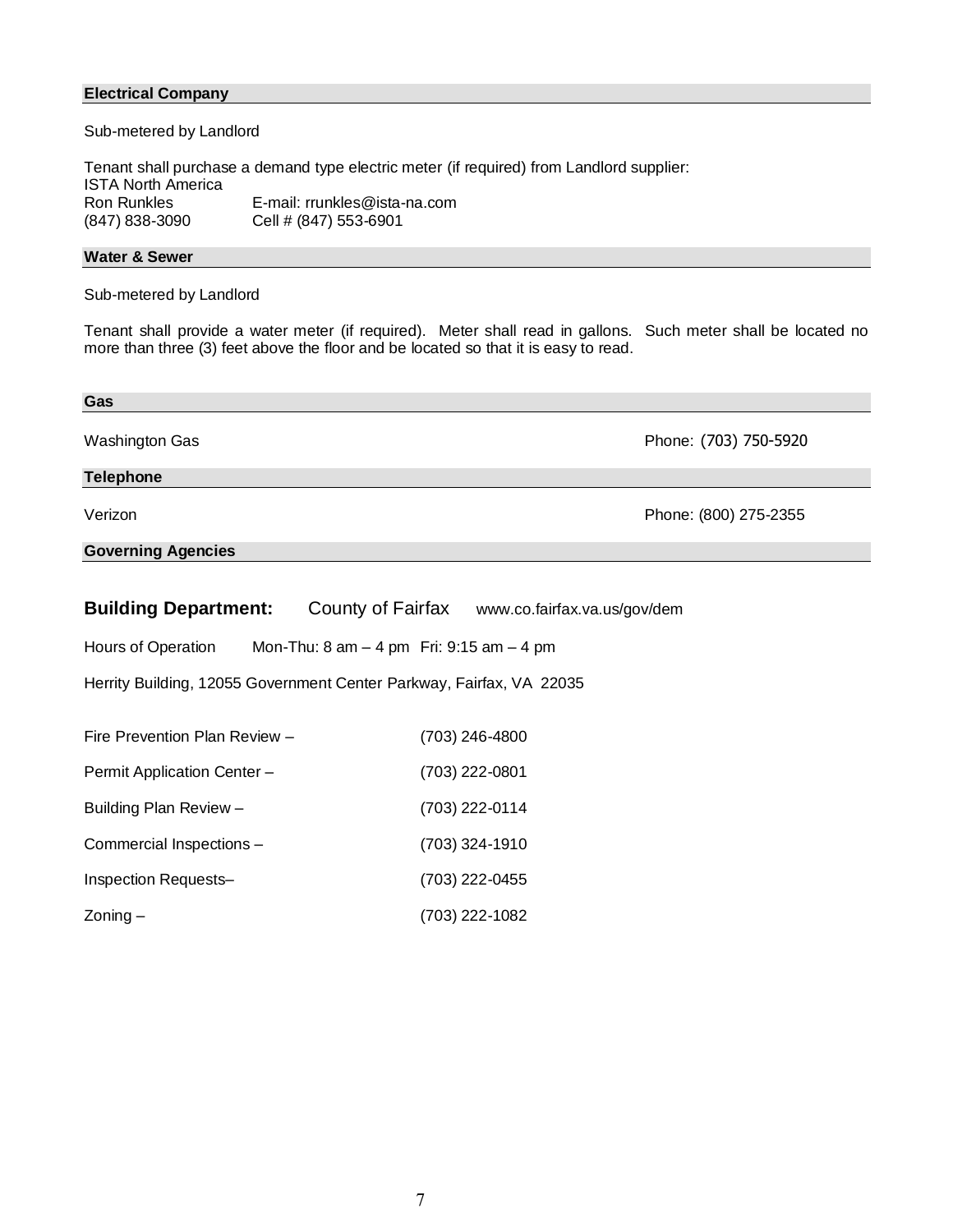# **FAIR OAKS MALL HYDRAULIC ANALYSIS OF THE EXISTING TENANT FIRE SERVICE MAINS July 30, 2019**

# **WATER SUPPLY**

**The below water supply coordinates are based on a hydraulic water model dated November 30, 2018 provided by Fairfax Water:**

|  |  |  |  | <b>Raw Water Supply Coordinates:</b> |
|--|--|--|--|--------------------------------------|
|--|--|--|--|--------------------------------------|

| <b>Static:</b>                  | 67 psi |
|---------------------------------|--------|
| <b>Residual:</b>                | 63 psi |
| Flow:                           | 1,000  |
| Low Hydraulic Grade Line (HGL): | 575 ft |
| <b>Hydrant Elevation:</b>       | 430 ft |

# **Adjusted Water Supply Coordinates:**

| <b>Static:</b>                                   | 575 ft – 430 ft = 145 ft x .433 psi = $62.8$ psi            |  |  |
|--------------------------------------------------|-------------------------------------------------------------|--|--|
| <b>Residual:</b>                                 | 63 psi – 4.2 psi (67 psi – 62.8 psi = 4.2 psi) = $58.8$ psi |  |  |
| Adjusted Water Supply at an elevation of 430 ft: |                                                             |  |  |
| Static:                                          | 62.8 psi                                                    |  |  |
| <b>Residual:</b>                                 | 58.8 psi                                                    |  |  |
| Flow:                                            | 1,000 psi                                                   |  |  |

The adjusted water supply coordinates above were used to perform the TFSM hydraulic calculations and were used to determine flow and pressures available on the TFSMs. See the TFSM Flow & Pressure Tables to determine the available fire water supply at the remote point of each TFSM. The drawings also indicate the flow and pressures available at other points along the TFSM.

NOTE: The above water supply coordinates as well as the flow & pressures indicated within the tables and drawings DO NOT INCLUDE a 10 psi safety factor required by the Fire Department.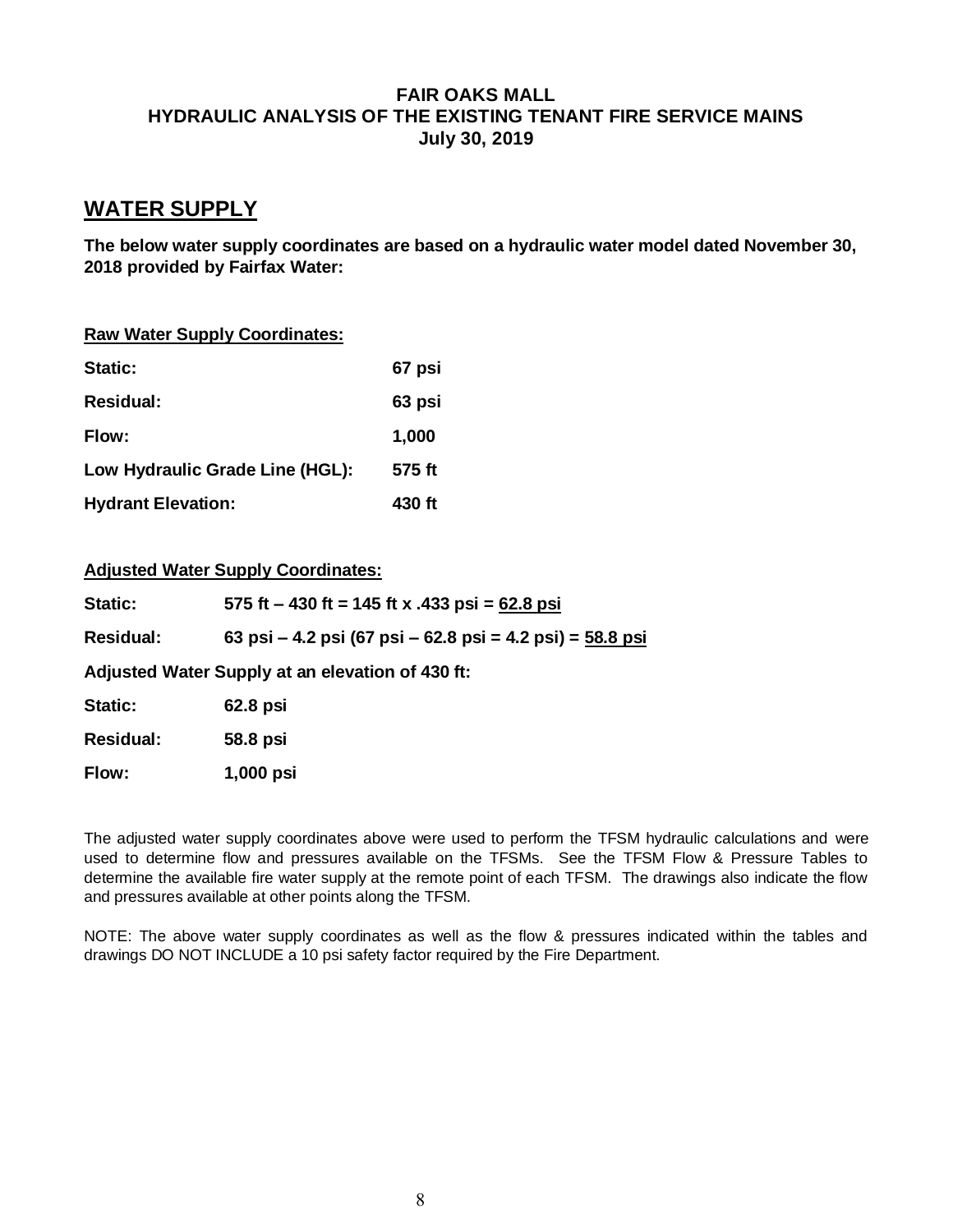# **FAIR OAKS MALL FLOW & PRESSURES AT REMOTE POINTS ON EACH TFSM July 30, 2019**

# **Note: The pressures shown below do not include the 10 psi safety factor required by the Fire Department.**

| <b>LOWER LEVEL</b><br>(Static Pressures at POCs to all Lower Level TFSMs is 60.3 psi at an elevation of 435 ft.) |                    |                      |  |  |  |
|------------------------------------------------------------------------------------------------------------------|--------------------|----------------------|--|--|--|
| ZONE 1 TFSMs                                                                                                     |                    |                      |  |  |  |
| System A1                                                                                                        | 500 GPM @ 45.9 PSI | Elevation: 435 ft.   |  |  |  |
| System B1                                                                                                        | 500 GPM @ 43.3 PSI | Elevation: 435 ft.   |  |  |  |
|                                                                                                                  | ZONE 2 TFSMs       |                      |  |  |  |
| System A1                                                                                                        | 500 GPM @ 54.4 PSI | Elevation: 435 ft.   |  |  |  |
| System B1                                                                                                        | 500 GPM @ 46.6 PSI | Elevation: 435 ft.   |  |  |  |
| System C1                                                                                                        | 500 GPM @ 45.3 PSI | Elevation: 435 ft.   |  |  |  |
| ZONE 3 TFSMs                                                                                                     |                    |                      |  |  |  |
| System A1                                                                                                        | 500 GPM @ 46.3 PSI | Elevation: 436 ft.   |  |  |  |
| System B1                                                                                                        | 500 GPM @ 44.0 PSI | Elevation: 436 ft.   |  |  |  |
| System C1                                                                                                        | 500 GPM @45.2 PSI  | Elevation: 436 ft.   |  |  |  |
| <b>ZONE 4 TFSMs</b>                                                                                              |                    |                      |  |  |  |
| System A1                                                                                                        | 500 GPM @ 45.1 PSI | Elevation: 434.5 ft. |  |  |  |
| System B1                                                                                                        | 500 GPM @ 45.9 PSI | Elevation: 435 ft.   |  |  |  |
| System C1                                                                                                        | 500 GPM @ 47.1 PSI | Elevation: 434.5 ft. |  |  |  |
| ZONE 5 TFSMs                                                                                                     |                    |                      |  |  |  |
| System A1                                                                                                        | 500 GPM @ 45.0 PSI | Elevation: 435.5 ft. |  |  |  |
| System B1                                                                                                        | 500 GPM @ 52.3 PSI | Elevation: 436.5 ft. |  |  |  |
| System C1                                                                                                        | 500 GPM @ 44.5 PSI | Elevation: 436.5 ft. |  |  |  |
| ZONE 6 TFSMs                                                                                                     |                    |                      |  |  |  |
| System A1                                                                                                        | 500 GPM @ 47.6 PSI | Elevation: 435 ft.   |  |  |  |
| System B1                                                                                                        | 500 GPM @ 49.1 PSI | Elevation: 435 ft.   |  |  |  |
| <u>ZONE 10 TFSMs</u>                                                                                             |                    |                      |  |  |  |
| System A1                                                                                                        | 500 GPM @ 50.7 PSI | Elevation: 435 ft.   |  |  |  |
| System B1                                                                                                        | 500 GPM @ 50.7 PSI | Elevation: 435 ft.   |  |  |  |
| System C1                                                                                                        | 500 GPM @ 50.2 PSI | Elevation: 435 ft.   |  |  |  |
| System D1                                                                                                        | 500 GPM @ 52.3 PSI | Elevation: 435 ft.   |  |  |  |

**Note: Only the pressure at the remote point of each TFSM is shown above; see the drawings for the flow and pressures at additional points along the TFSM.**